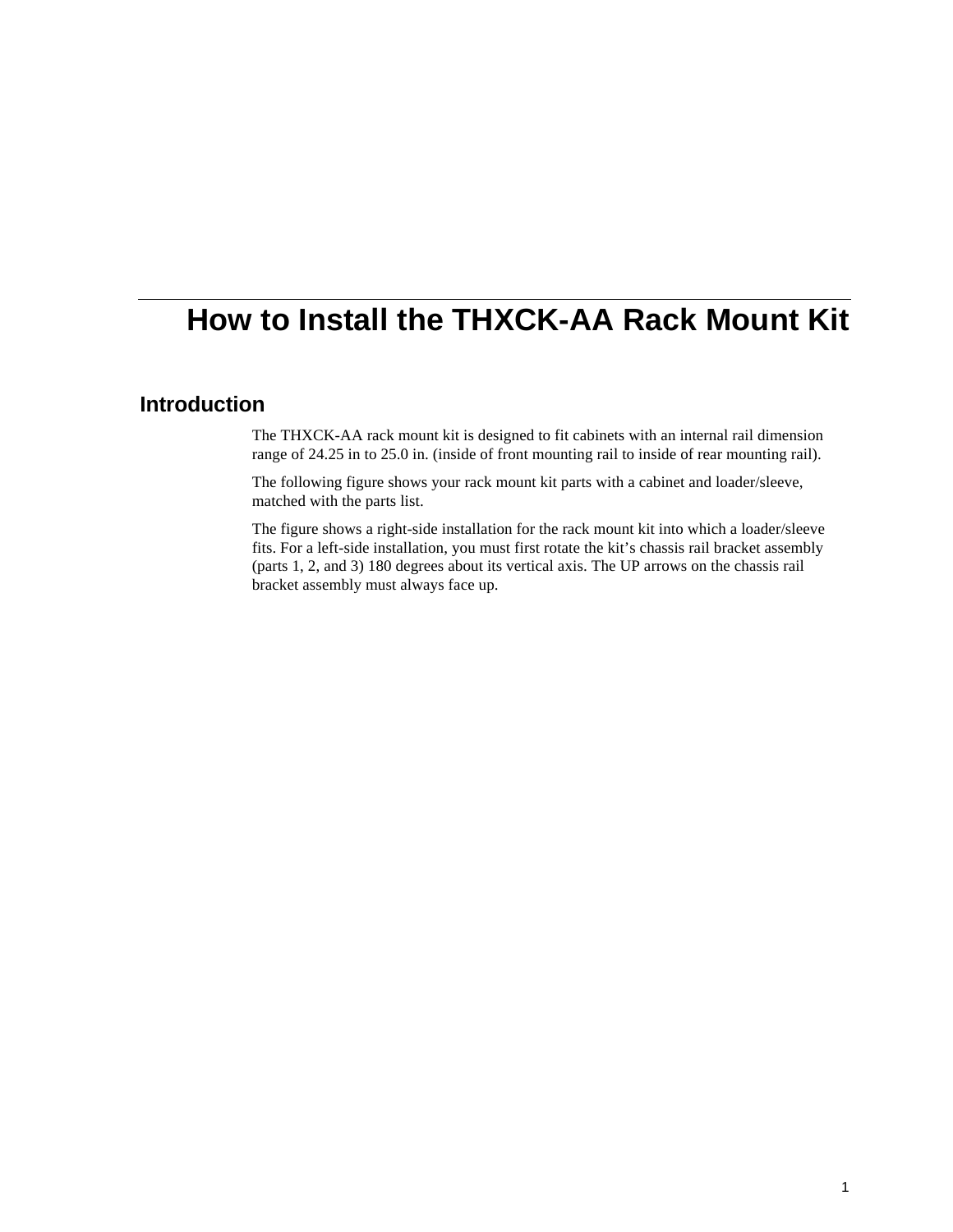

## **Parts List**

| Part                        | <b>Description</b>                 | Qty. | Part | <b>Description</b>                              | Qty.           |
|-----------------------------|------------------------------------|------|------|-------------------------------------------------|----------------|
|                             | Chassis rail*                      |      | 11   | Socket head shoulder screw (0.438 in long)      | 8              |
| $\mathcal{D}_{\mathcal{L}}$ | Insert nut bar*                    |      | 12   | Pan head sems screw $(0.343 \text{ in long})$   | 4              |
| 3                           | Rail bracket*                      |      | 13   | Flat head screw $(0.5 \text{ in long})$         | $\overline{c}$ |
| 4                           | Nut bar $(2.35 \text{ in long})$ * |      | 14   | Truss head screw $(1.5 \text{ in long})$        | 2              |
| 5                           | Nut bar $(4.73 \text{ in long})$ * |      | 15   | Lock washer (internal tooth)                    | 10             |
| 6                           | Chassis retainer                   | 2    | 16   | Nut bar $(9.35 \text{ in long})$ *              |                |
|                             | Front mounting bracket<br>(top)    |      | 17   | Lock washer (external tooth)                    | 2              |
| 8                           | Front mounting bracket<br>(bottom) |      | 18   | Cap socket head screw $(0.501 \text{ in long})$ | 2              |
| 9                           | Round standoff*                    | 4    | 19   | Flat head screw $(0.625 \text{ in long})$ *     | 4              |
| 10                          | Screw lock (glue) $*$              |      |      |                                                 |                |

∗ Shipped preassembled.

Cabinet frame (not with kit, shown for reference)

Loader/sleeve (not with kit, shown for reference)